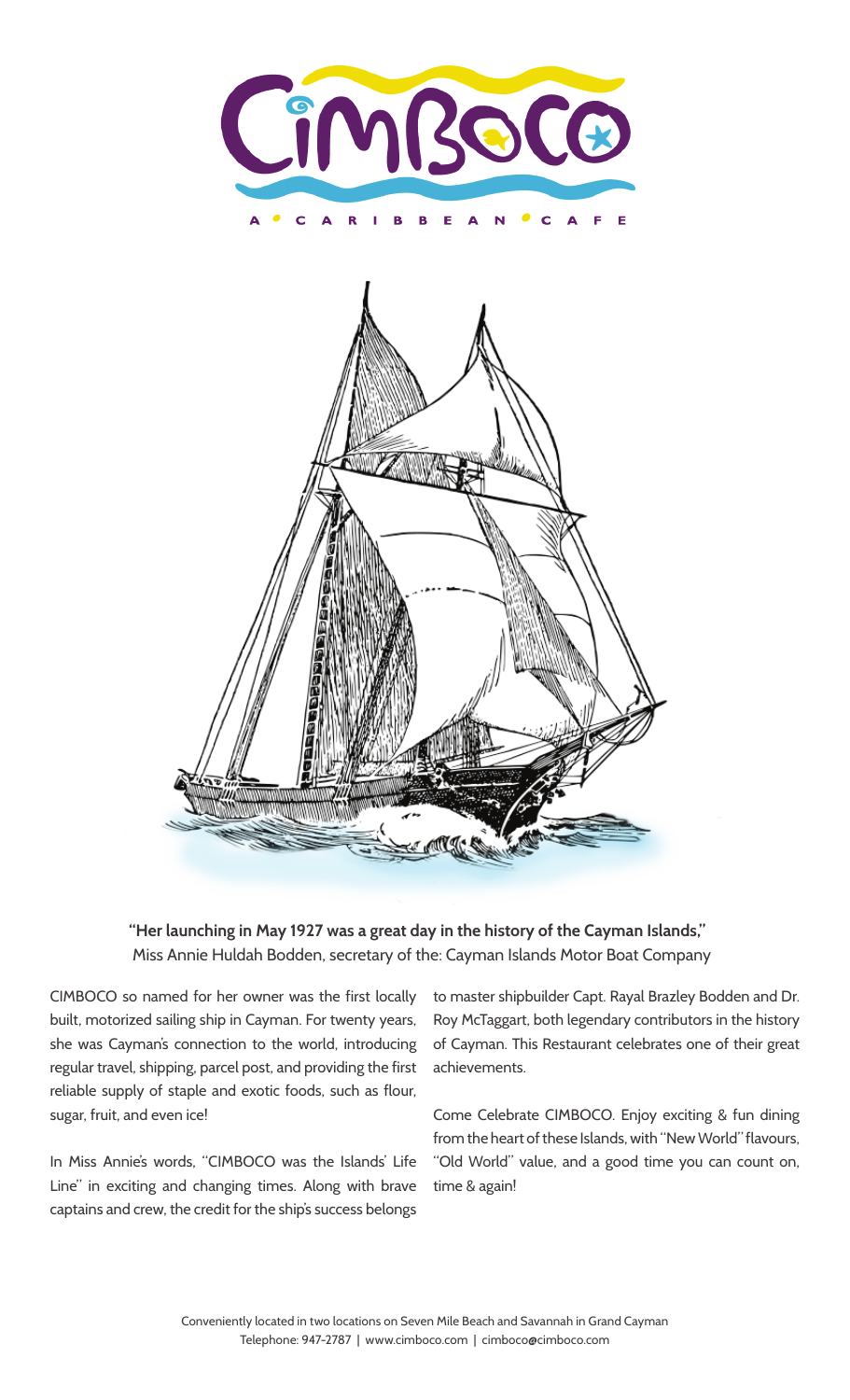

#### **SOUP** \$6.75 **(VG & GF)**

Pumpkin Bisque

#### **ISLAND INSPIRED BRUSCHETTA** \$6.75 **(VG)**

Crisp Hearth Bread Toasts, topped with Citrus scented mix of Tomatoes, Garlic, Olive oil & Fresh Basil with a Balsamic Reduction Drizzle

#### **FIRE ROASTED SHRIMP** \$14.95 **(GF)**

Wrapped with Fresh Spinach & Applewood Smoked Bacon with Tomato Jam Dipping Sauce, Greens & Cheddar Thyme Biscuit

**CHICKEN WINGS** \$10.25 **(GF)** BBQ or Sweet Chili with celery & Carrot Sticks

#### **Mew**

#### **DOUBLES** \$7.25 **(VG)**

Island Style Chickpeas topped with Cucumber Relish & Pineapple Chutney resting on Flatbread



#### **CIMBOCO'S CAESAR** \$10.95 **(VG)**

Still the BEST Caesar on the Island\*

**New** 

**CARIBBEAN SPINACH & ARUGULA SALAD** \$11.95 **(VG & GF)**

Tossed Orange Supremes, Pickled Carrots, Avocado, Mango and a Housemade Citrus Ginger Vinaigrette

#### **COBB SALAD** \$13.95 (**GF)**

Applewood Smoked Bacon, Cherry Tomatoes, Avocado, Eight Minute Egg, Grilled Chicken, Blue Cheese & Crisp Romaine Lettuce with a Creamy Dijon Honey Dressing





#### **BRAISED BEEF SHORT RIBS** \$25.95

Tender Roasted Beef Ribs, served off the Bone Garlic-Mashed Potatoes napped in BBQ Sauce completed with Butter Tossed Carrots

#### **SURF & TURF** \$25.95

8oz New York Steak with Mushroom Sauce, alongside Bacon wrapped Shrimp, Zucchini Batons & Rustic Mashed Potatoes

#### **BANANA LEAF ROASTED SNAPPER** \$24.95

A Fillet of Fresh Snapper seasoned with Cilantro, Sweet Island Vegetables, tucked in a Banana Leaf, Slow Roasted, Served over Creamy Coconut infused Cassava along with Grilled Carrots & Zucchini

### **Mew**

**MUSHROOM RISOTTO** \$15.95 (**GF)** Mushroom Risotto finished with Hand Shaved Parmesan

drizzled with White Truffle Oil.

#### **SICILIAN EGGPLANT PARMESAN** \$14.95

Breaded Eggplant pan seared to perfection & topped with Mozzarella & Parmesan Cheese with a Robust Tomato Sauce alongside Grilled Garlic Bread & Baby Mixed Greens

All Prices in CI Dollars, A 15% Gratuity will be added to your bill



**= Try Adding VG- Vegetarian GF= Gluten Free**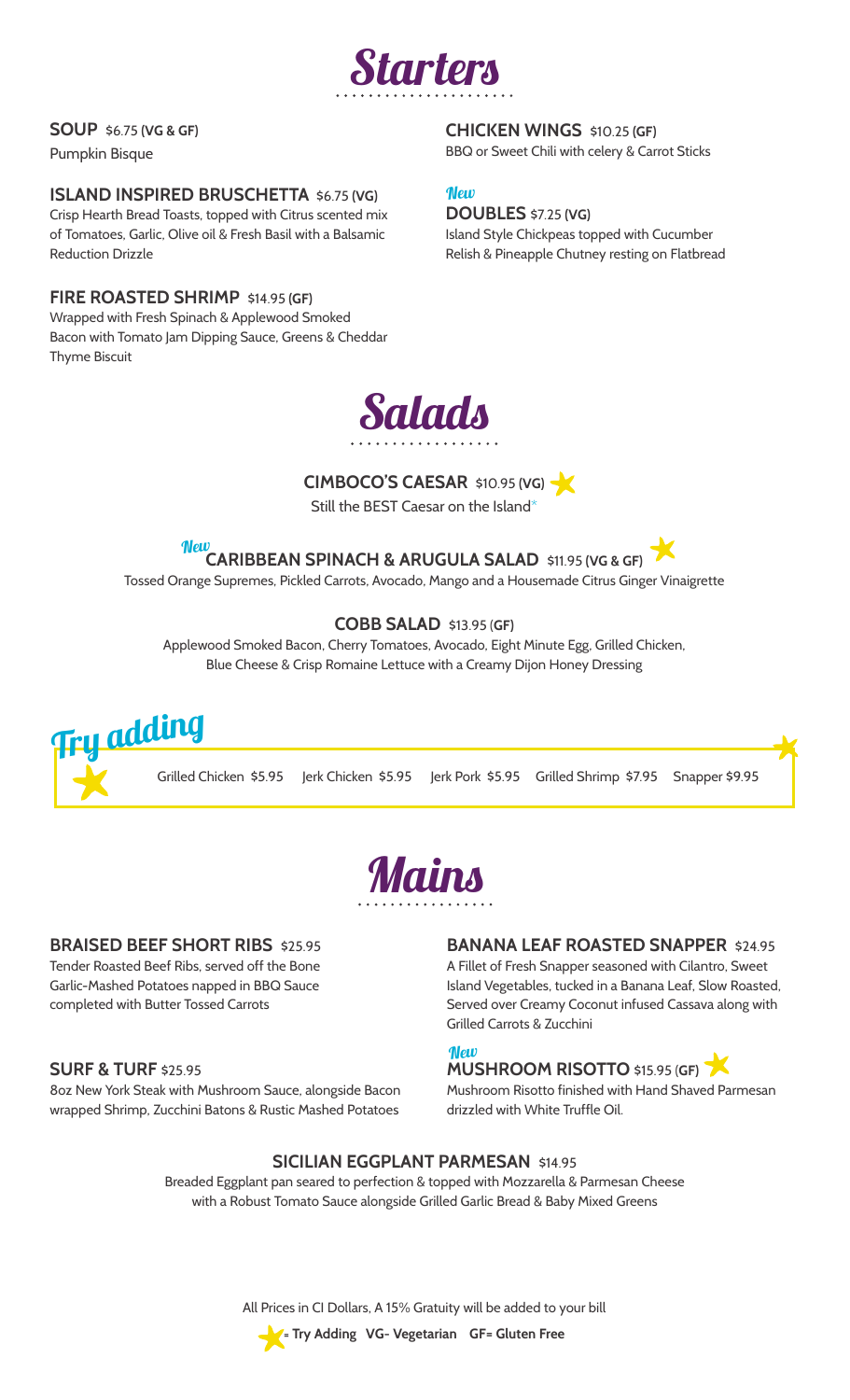

#### **SIMPLE 'N' LIGHT** \$13.95 **(VG)**

Linguini Pasta simply tossed with Olive Oil, Garlic, Sweet Tomatoes & Fresh Basil finished with Shaved Parmesan & Crumbled Feta Cheese<sup>\*</sup>

#### **CHICKEN FETTUCCINI** \$16.95

Alfredo with a twist! ~ Spinach Fettuccini in Creamy Cheese Sauce with "Island Style" Jerk Chicken finished with Shaved Parmesan & Roasted Red Pepper Flakes

#### **PESTO PENNE** \$15.25 **(VG)** New

Penne Pasta tossed in Chef's Famous Homemade Basil Pesto, Toasted Walnuts, Cherry Tomatoes & Arugula finished with Parmesan Cheese

#### **SPICY SHRIMP ALFREDO** \$18.25

Succulent Black Tiger Shrimp with Spinach & Bell Peppers, embracing a Scotch Bonnet infused Alfredo Sauce tossed with Linguini Pasta

#### **GLUTEN FREE PASTA**\* Extra \$2.00

Available upon request.

# Try adding

Grilled Chicken \$5.95 Jerk Chicken \$5.95 Jerk Pork \$5.95 Grilled Shrimp \$7.95 Snapper \$9.95 Steak \$12.95 Grilled Garlic Toast \$3.50 / \$5.50 Seasoned Fries \$4.00 Cassava Fries \$4.00

# Our Artisan Pizzas

### Made fresh

We make everything from scratch and use the freshest and finest ingredients. We bake a wide variety of breads. Our Pizza crusts are made using our very own specially blended recipe, and then baked in a traditional wood burning oven. All our sauces are homemade and all of our dishes deliver flavours with an unforgettable taste.

#### **EXTRA TOPPINGS**

Any 3 \$2.00 (Mushroom, Tomatoes, Olives, Jalapeños or Pineapples) Grilled / Jerk Chicken / Jerk Pork \$2.95 Bacon / Pepperoni / Ham \$2.75 Shrimp \$7.95

### **CAYMAN MARGHERITA PIZZA** \$12.95 **(VG)**

Our Own Tomato Sauce, Fresh Basil, Mozzarella & Thyme on our Cracker Crust\*

#### **BBQ JERK CHICKEN PIZZA** \$15.95

BBQ Sauce, Spicy Jerk Chicken, Tomatoes, Bermuda Onion, Mozzarella & Thyme on our Cracker Crust

#### **EGGPLANT PIZZA** \$15.95

Marinated & Roasted Tomatoes, Eggplant & Mushroom with Shaved Parmesan & Feta Cheese on Our Pesto brushed Cracker Crust

### **GLUTEN FREE CRUST**\* Extra \$2.50

Available on Request

# Island Style Sandwiches

#### **FIRE ROASTED JERK PORK BLT** \$15.95

Served on Savory Coconut Focaccia with Applewood Smoked Bacon, Swiss Cheese, Basil Mayo & Tomato Jam

#### **New**

#### **ESCOVITCH SNAPPER SANDWICH** \$15.95

"Islands Spiced" Pan-Seared Snapper perched on Roasted Onion Focaccia Bread layered with Crisp Lettuce & Tomato topped with Escovitch Style Veggies

#### **IERK CHICKEN SANDWICH \$14.95**

'D' Best Choice! ~ on Fresh Baked Hearth Bread with Crisp Lettuce, Tomatoes, Melted Provolone Cheese & our Famous Garlic Aioli

### Sub your side

#### **QUESADILLA** \$10.95

Flour tortilla tucked with Grilled Chicken, Tomatoes, Peppers, Cheddar & Mozzarella Cheese alongside Sour Cream.

#### **CIMBOCO'S 'RUSTIC' BURGER** \$15.95

Hand-made Seasoned Burger Patty, painted with House-made BBQ Sauce topped with Applewood Smoked Bacon, Swiss Cheese, Crisp Lettuce, Tomato & Onion on a Freshly Baked Burger Bun

#### **CARIBBEAN ROTI \$11.95 (VG)**

An Island-style "Sandwich" tucked into our Fire Roasted Flat Bread filled with traditional Caribbean Curried Chickpea Vegetables\*

Substitute your side for a House Salad or Caesar Salad\$2.75

All Prices in CI Dollars, A 15% Gratuity will be added to your bill



**= Try Adding VG- Vegetarian GF= Gluten Free**